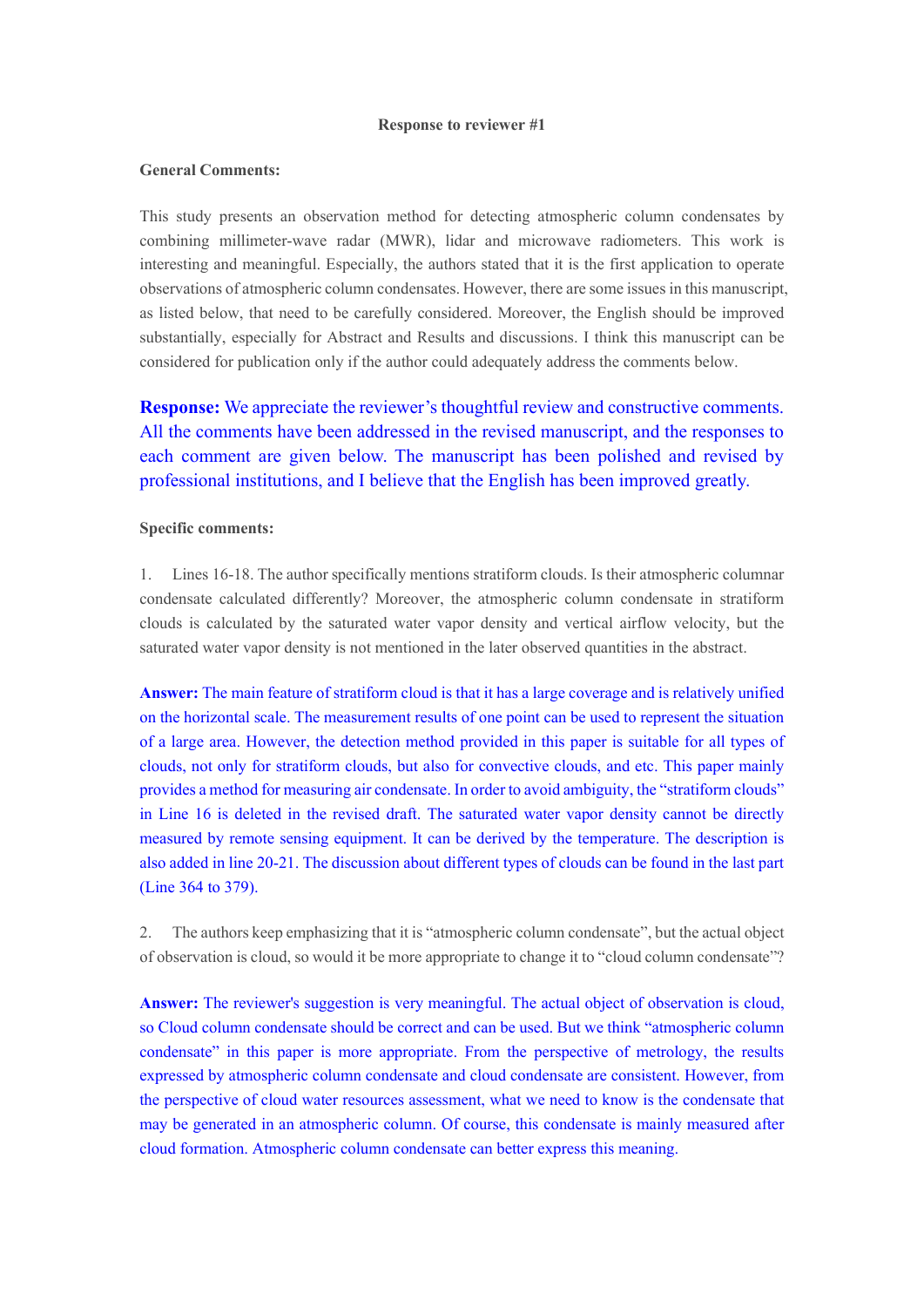3. Figure 1. The authors should provide appropriate explanations for the schematic diagram. g., it is not clear whether the horizontal arrows of "Input or output airflow" represent total input or output, or just the horizontally oriented input or output.

Answer: The reviewers are rigorous. The appropriate explanations for the schematic diagram of Fig.1 have been added in Line 74-76.

4. Lines 116-117. To my knowledge, the unit of saturated water vapor density is  $g/m<sup>3</sup>$ . Please check it.

**Answer:** Sorry, I made a clerical mistake. The reviewer was right. the unit of saturated water vapor density is g/m3. It has been revised in the text in Line 124.

5. Lines 123-125. Please define Rv and give a reference to the equation's source. Furthermore, e is the water vapor pressure, and its unit should be similar to hPa, not  $kg/m<sup>3</sup>$ . Please check it.

**Answer:** Sorry, I made a clerical mistake. The reviewer was right. The water vapor pressure's unit, not kg/m3. It has been revised in the text in Line 131.

6. Figure 2. Pcong means the net flux from t1 to t2, so the label "Columnar condensation water" in the figure seems inappropriate.

**Answer:** Columnar condensation water is obtained by integrating the net water vapor flux from t<sub>1</sub> to t<sub>2</sub>. A step is missing in the original figure and has been added.

7. Lines 182-183. Does the overline mean sum or average? What's more, the formula is valid on the assumption that the detection errors of S and V do not vary with time and are independent of each other. This should be declared in advance.

**Answer:** The overline mean the average of parameters in a short measurement period, which has been added in Line 193. Formulas 9 and 10 are valid on the assumption that the detection errors of S and V do not vary with time and are independent of each other. This has been declared in Line 189-190.

8. Figure 6. It seems difficult for the reader to understand in detail how the vertical velocity is obtained from the schematic. Additional instructions need to be provided.

**Answer:** Assuming that the vertical motion of the atmosphere is uniform during MWR detection, the Doppler velocity from small to large corresponds to the particle size from small to large. The size distribution of supercooled liquid droplet is relatively narrow, their spectrum can be closely approximated by a Gaussian model. Then the first spectral point on the left side of the power spectrum represents the signal of the smallest particle that can be detected by the radar. If the particle is small enough, it can be used to derive vertical air motion. The specific schematic diagram has been added in the text.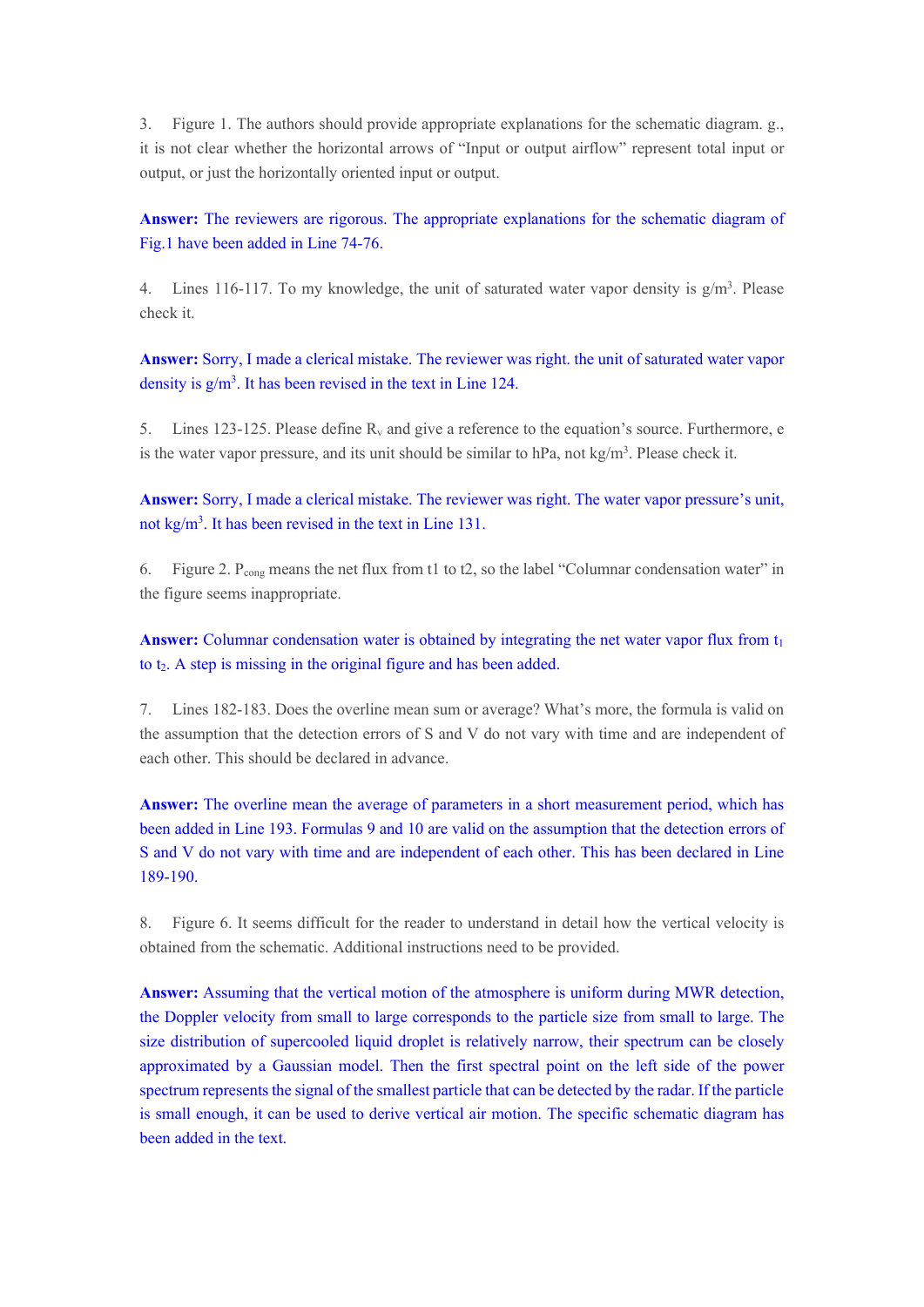The sizes of typical supercooled liquid droplets range from 5 to 20  $\mu$ m. The terminal velocities are in the order of 0.03 m s<sup>-1</sup> and 0.07 m s<sup>-1</sup> for 10-um and 50-um liquid droplets, respectively. Given their negligible fall velocities, these cloud droplets can be used as tracers for air motions. In Doppler radar spectra the radar returns from liquid cloud droplets can be identified as a narrow peak around 0 m s<sup>-1</sup>. The mean velocity of this peak can be used to derive vertical air motion. As the size distribution of supercooled liquid droplet is relatively narrow, their spectrum can be closely approximated by a Gaussian model.

9. Lines 255-260. Reflections from raindrops can interfere with the signal, so how much uncertainty is there in wind speed measurements in rainy conditions?

**Answer:** In case of heavy rainfall, the particle reflection does not belong to the Rayleigh scattering area, and the detection results may not be true and reliable. In case of drizzle, the power spectra of drizzle and cloud droplets will partially overlap. At this time, the wind speed can not be solved directly by the little particle tracer air motions method, and the power spectra of the two need to be further decomposed. Some literature (Frisch, A. S et al., 1995) studies show that the existence of drizzle will affect the cloud difference by nearly 36%.

Frisch, A. S. , C. W. Fairall , and J. B. Snider . "Measurement of Stratus Cloud and Drizzle Parameters in ASTEX with a K α -Band Doppler Radar and a Microwave Radiometer." Journal of the Atmospheric Sciences 52.16(1995):2788-2799.

10. Lines 287-289. A result picture of the cloud phase state should be shown.

# **Answer: See the answer 11 below.**

11. Lines 295-297. The results of the microwave radiometer should be displayed and validated in Sect. 6. Moreover, how was the final temperature determined in figure 10? Is it a combination of rotational Raman lidar and microwave radiometer measurements?

**Answer:** Yes, Figure 10 shows the combination of rotational Raman lidar and microwave radiometer measurements. This has been declared in Line 300 to 305.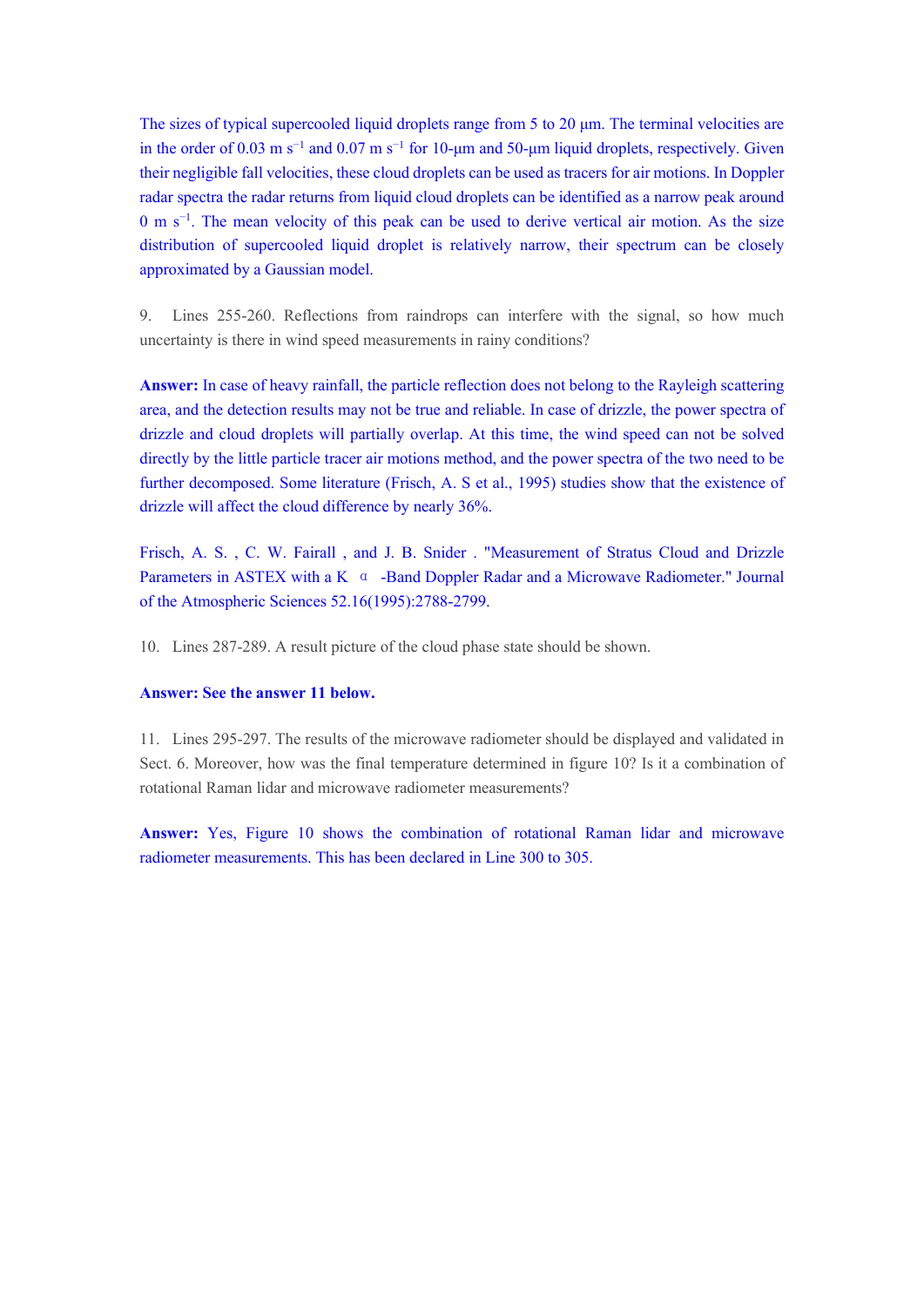

Figure 1 Cloud phase classification using multi-source ground-based remote sensing data

**Answer:** For questions 10 and 11: for this layer of precipitating cloud, we used multi-source groundbased remote sensing data to analyze the cloud phase in detail based on clustering algorithm, the results are shown in figure 1. Figure 1 (b) shows the temperature measurement results during the observation process by using rotating Raman lidar and microwave radiometer, and figure1 (e) shows the cloud phase recognition results. Supercooled water and water are dominant in the cloud layer from 21:00 to 23:59, but water is mainly distributed at the cloud base and top. Therefore, it can be used for the movement speed of the particle and characterize the vertical movement speed of the atmosphere.

12. Figure 12. The y-axis label "Condensation water" seems inappropriate, since it is the water vapor flux. And why are there only positive flux values in the figure?

**Answer:** The reviewer was correct, the y-axis label "Condensation water"is inappropriate, is has been corrected as "water vapor flux". Water vapor flux should have positive and negative values. The water vapor flux entering the cloud is recorded as positive, and the water vapor flux leaving the cloud is marked as negative. Only the water vapor entering the cloud may become condensate. Figure 12 only shows the water vapor flux into the cloud.

13. Lines 326-329. (1) The authors say that "the condensate in the period from 21:00 to 23:00 was integrated" and that "rainfall at 06:00 a.m.", but what about the water vapor input and output from 23:00 to 6:00. It should be clarified. (2) According to the description, the total amount of the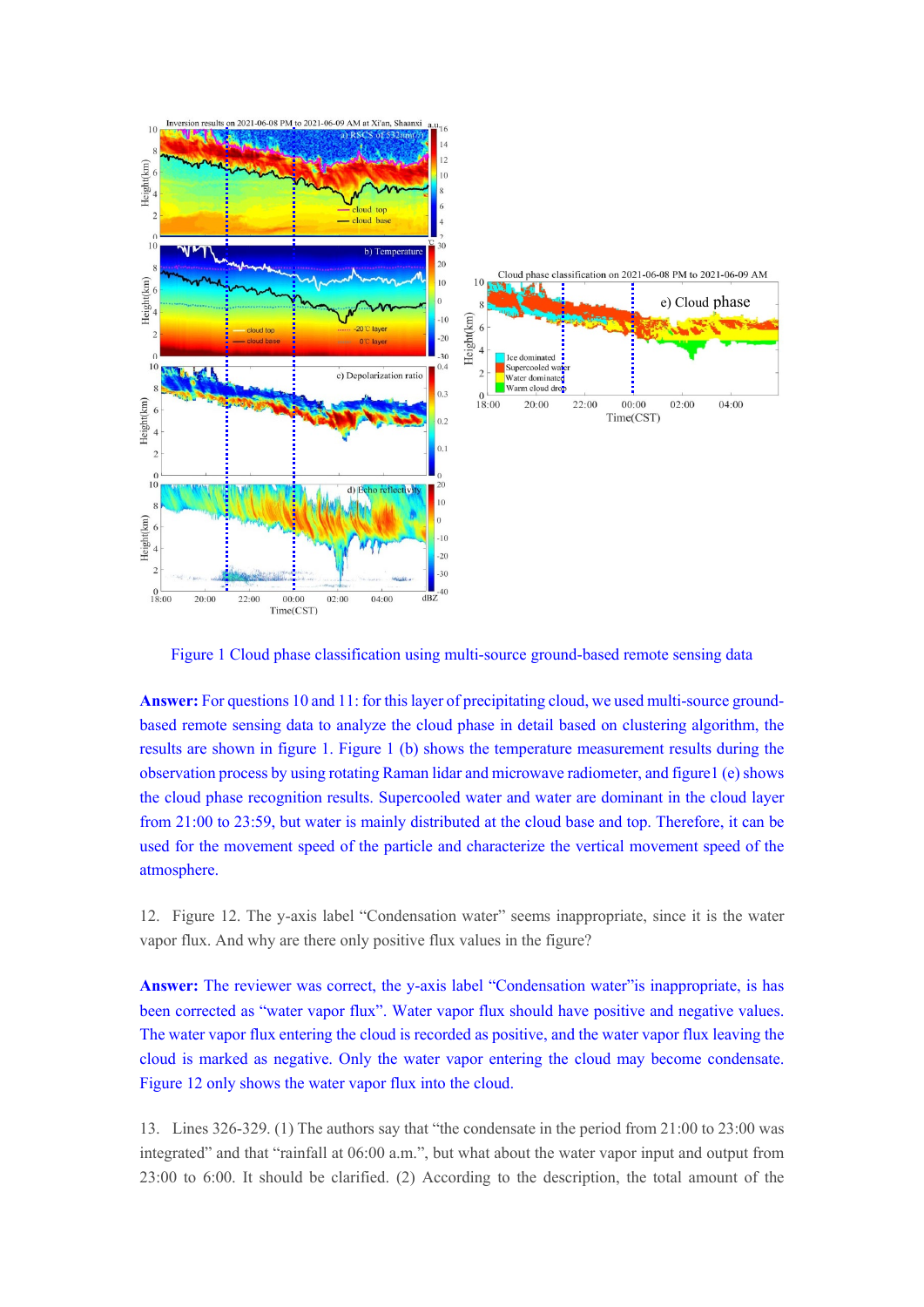maximum possible condensate counted in this manuscript was 88.2 g (2.94 mm). The atmospheric column condensate can be obtained by integrating the instantaneous water vapor flux. It is worth noting that the unit of instantaneous water vapor flux is  $g/m^2/s$ , and its unit after integration with respect to time (s) should be g/m2. This indicates in a physical sense how many grams of water vapor is transmitted per square meter (input or output). So I don't understand how the authors got the results in g or even mm.

**Answer:** During the period of 21:00-23:59 (it is marked with blue dotted line in Fig. 8), the temperature and vertical velocity of the cloud boundary were detected, and the saturated water vapor density of the cloud boundary was calculated according to the temperature. The water vapor flux into the cloud during this period, that is, the maximum possible condensate, was deduced. From figures 7 and 8, the cloud bottom height keeps falling, indicating that water vapor is constantly replenished into the clouds and condensed water was generated. The column condensate after 23:59 is not calculated in this paper, mainly because the vertical velocity calculated by the minimum particle tracing method of millimeter wave radar is inaccurate, which will introduce large calculation deviation. These descriptions have been added to the Line 305-310 of the text

Thank the reviewers for their preciseness and seriousness, water vapor flux's unit after integration with respect to time (s) should be  $g/m^2$ . This error has been corrected and revised in the text. "mm" is the unit used to describe the amount of rainfall in meteorology, what does it mean is "mm/m<sup>2</sup>".

#### **Minor comments:**

1. Line 36 and Line 65. The abbreviations need to be defined in the abstract and then again at the first instance in the rest of the text.

# Answer: The full name of the abbreviation (CWR and MWR) has been added in Line 36 and Line 65.

2. Line 78. The right side seems to be GMh. This is not accurate.

# Answer: "The right side" has been changed as "the middle".

3. Line 162. The abbreviation RH is not needed because it is not used later. The same situation in photomultiplier tubes (PMTs), pure rotational Raman (PRR) and so on.

## Answer: These unused abbreviations have been deleted in the revision.

4. Line 252. The Wair needs to be defined at the first appearance.

# Answer: The error has been corrected.

5. Lines 269-270. The caption should be improved.

Answer: The error has been corrected.